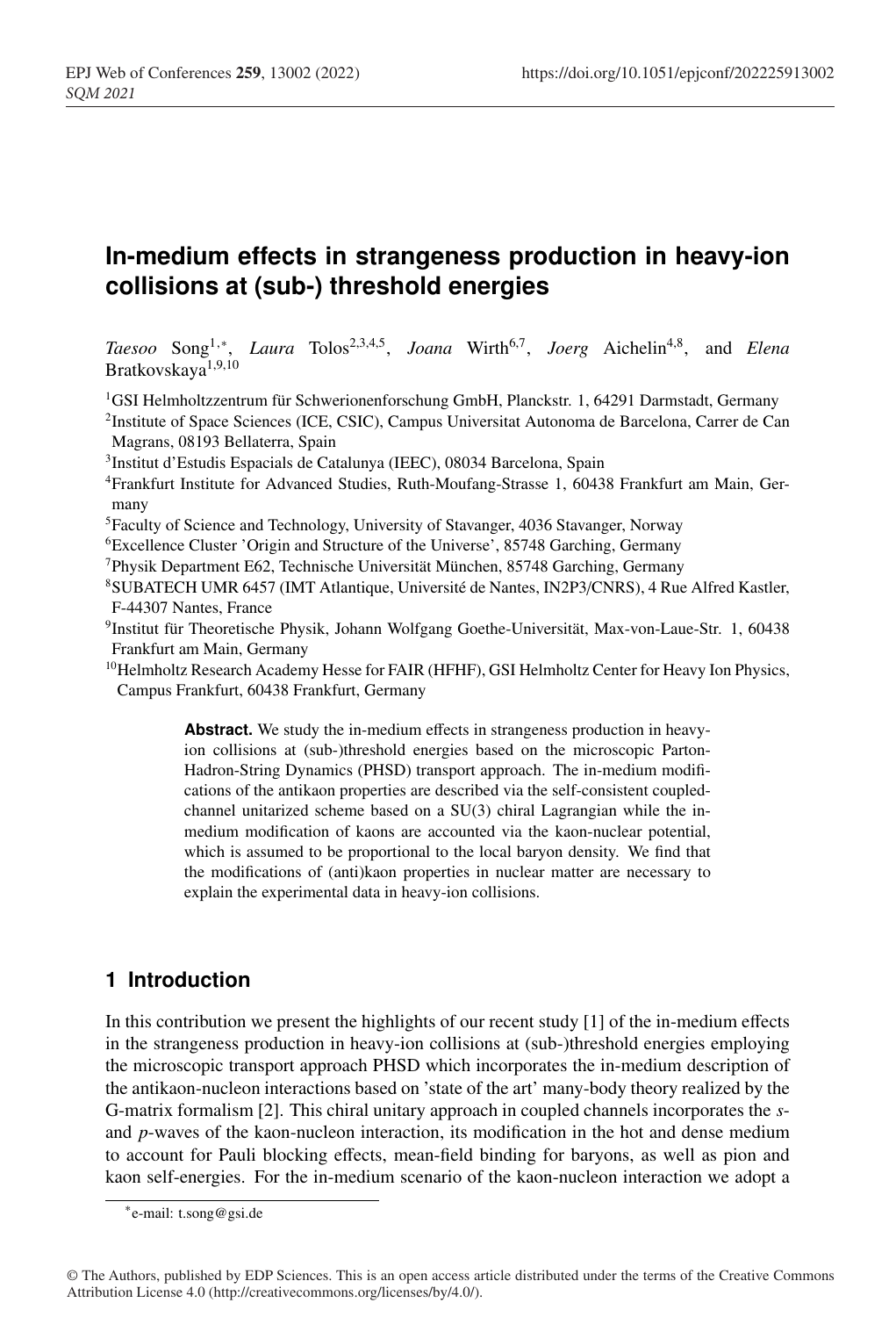repulsive potential linear in the baryon density. We then confront our theoretical results with available experimental data on (anti)kaon production at SIS energies (cf. Ref. [1] for details).

### **2 Chiral unitarized model for** *KN*¯ **in hot nuclear matter**

For low-energy scattering, the *s*-wave meson-baryon interaction from the lowest-order chiral Lagrangian which couples the octet of light pseudoscalar mesons to the octet of  $1/2^+$  baryons can be written as [2]

$$
V_{ij}^s \simeq -C_{ij} \frac{1}{4f^2} (k_i^0 + k_j^0), \tag{1}
$$

where the coefficients  $C_{ij}$ , with *i*, *j* indicating the particular meson-baryon channel, can be found explicitly in Ref. [4],  $f$  is the meson weak decay constant, and  $k^0_{i(j)}$  is energy of the meson in the  $i(j)$  channel in the the center-of-mass (c.m.) frame. As for  $p$ -wave mesonbaryon interaction  $\tilde{V}_{ij}^p$ , one can find the details in Refs. [2, 3]. The transition amplitudes can be obtained by means of a unitarization coupled-channel procedure based on solving the Bethe-Salpeter equation by using the tree level contributions to the *s*- and *p*-wave mesonbaryon scattering as the kernel of the equation. Within the on-shell factorization [4, 5], the Bethe-Salpeter equation is given in matrix notation as

$$
T = [1 - VG]^{-1}V,
$$
\n(2)

where  $V$  is the kernel (potential), and the  $G$  is a diagonal matrix accounting for the loop function of a meson-baryon propagator. Nuclear matter effects at finite temperature are introduced through the modification of the meson-baryon propagators where all mesons and baryons in the intermediate loops interact with the nucleons of the Fermi sea, and their properties are modified with respect to those in vacuum in addition to the Pauli blocking, as described in Refs. [2, 6]. Once the transition amplitudes in free space and in matter are evaluated, the corresponding cross sections can be obtained by

$$
\frac{d\sigma_{ij}}{d\Omega}(\sqrt{s}) = \frac{1}{16\pi^2} \frac{M_i M_j}{s} \frac{q_j}{q_i} \Big\{ |T_{ij}^s + (2T_{ij+}^p + T_{ij-}^p) \cos\theta|^2 + |T_{ij+}^p - T_{ij-}^p|^2 \sin^2\theta \Big\},\tag{3}
$$

where  $M_i(M_j)$  is the incoming (outgoing) baryon mass,  $q_i(q_j)$  is the modulus of the onshell c.m. three-momentum of the incoming (outgoing) meson-baryon pair, and  $\theta$  is the scattering angle in that frame. The self-energy of the antikaon in either *s*- or *p*-wave are obtained by convoluting the transition amplitudes with the nucleon Fermi distribution at a given temperature, for example,

$$
\Sigma_{\vec{K}}^L(k;T) = 4 \int \frac{d^3 p}{(2\pi)^3} n_N(\vec{p},T) \bar{T}_{\vec{K}N \to \bar{K}N}^L(P;T), \tag{4}
$$

where  $P$  is the total energy and momentum of the  $\bar{K}N$  pair in the nuclear medium rest frame, *k* stands for the energy and momentum of the  $\bar{K}$  meson also in this frame, and  $\bar{T}^L$  indicates the spin and isospin averaged scattering amplitude for a given partial wave  $(L = 0 \text{ or } L = 1)$ . The spectral function can be then reconstructed as

$$
A_{\bar{K}}(m^2) = \frac{-2 \operatorname{Im} \Sigma_{\bar{K}}}{(m^2 - m_{\bar{K}}^2 - \operatorname{Re} \Sigma_{\bar{K}})^2 + (\operatorname{Im} \Sigma_{\bar{K}})^2},\tag{5}
$$

where  $m_{\overline{K}}$  is  $\overline{K}$  pole mass in vacuum.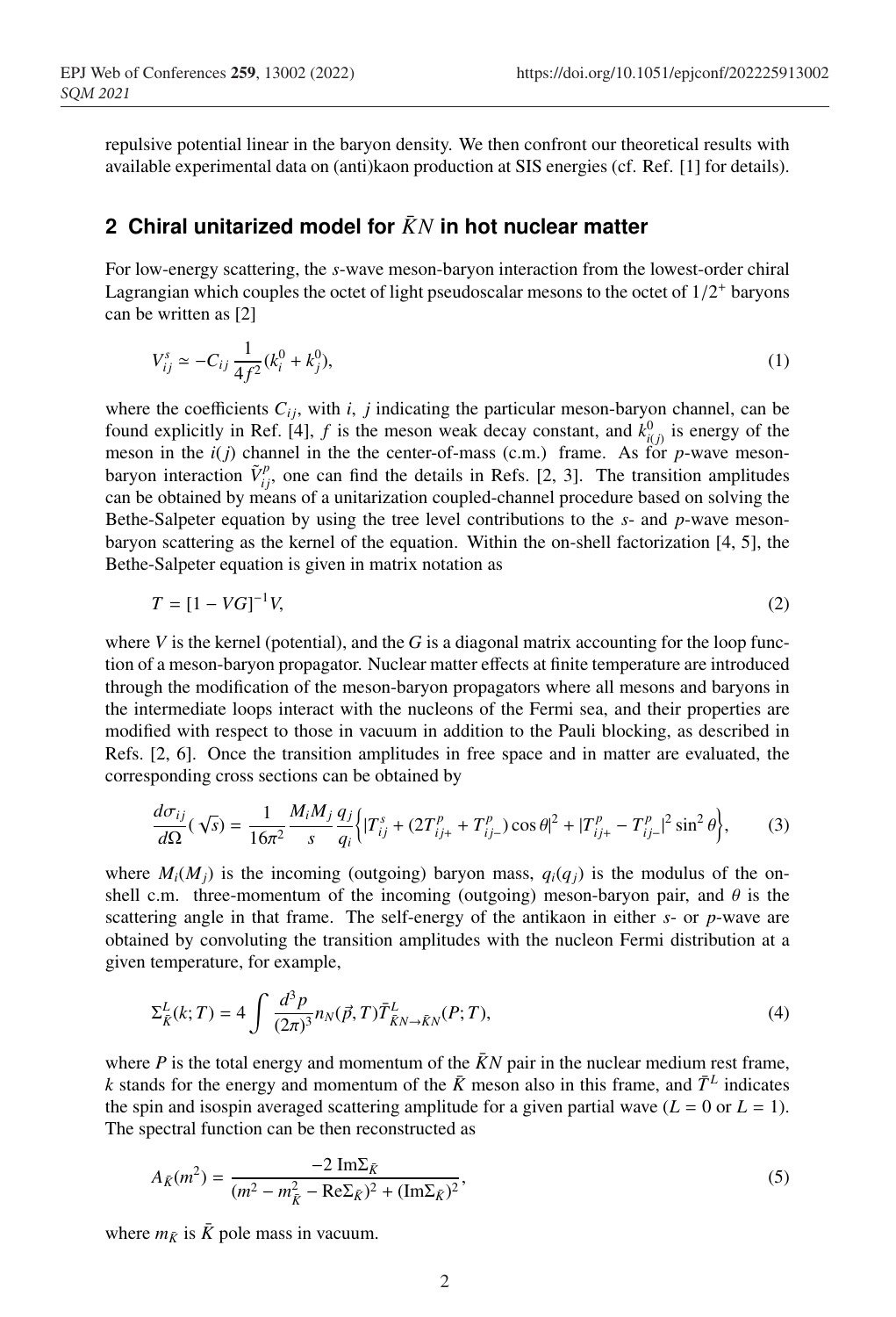## **3**  $K/\bar{K}$  production in heavy-ion collisions

For the simulations of heavy-ion collisions we use the Parton–Hadron–String Dynamics transport approach [7–11], which is a microscopic off-shell transport approach for the description of strongly interacting hadronic and partonic matter in and out-of equilibrium. The antikaon production cross section in the medium is evaluated by folding the corresponding vacuum production cross section with the in-medium spectral function in Eq. (5):

$$
\sigma_{\bar{K}}^*(\sqrt{s}) = \int_0^{(\sqrt{s}-m_4)^2} \frac{dm^2}{2\pi} A_{\bar{K}}(m^2) \sigma_{\bar{K}}(\sqrt{s}-\Delta m_{\bar{K}}),\tag{6}
$$

where  $m_4$  is the invariant mass of the final particles different from antikaons [1],  $m$  is the offshell mass of the  $\bar{K}$  meson in the medium defined by the spectral function  $A(m^2)$  according to Eq. (5);  $\Delta m_{\tilde{K}} = m - m_{\tilde{K}}$  describes the deviation from the vacuum mass. The equations of motion for the produced off-shell antikaon are given by the Cassing-Juchem off-shell transport equations for testparticles [12] used also for the propagation of antikaons in the early HSD study [13]. On the other hand, the in-medium kaon mass  $m_K^*$  is expressed in terms of the repulsive potential  $V_K = 25$  MeV ( $\rho/\rho_0$ ) with  $\rho_0$  being the nuclear saturation density [1]:

$$
m_K^* \simeq m_K \left( 1 + E_K V_K / m_K^2 \right). \tag{7}
$$

The cross section for kaon production is then shifted by the mass difference:

$$
\sigma_K(\sqrt{s}) \to \sigma_K(\sqrt{s} - \Delta m_K) \tag{8}
$$

where  $\Delta m_K = m_K^* - m_K$ . Since  $\Delta m_K$  is positive, the mass shift suppresses *K* production in heavy-ion collisions.



Figure 1. The PHSD results for the  $m<sub>T</sub>$ -spectra of  $K<sup>+</sup>$  (left) and  $K<sup>-</sup>$  (right) as a function of the transverse kinetic energy  $m_T - m_K$  in central Ni+Ni collisions at 1.93 A GeV in comparison to the experimental data of the KaoS Collaboration [14]. The dashed lines indicate the results without medium effects for (anti)kaons, while the solid lines display the results with the medium effects. The figure is taken from Ref. [1].

Figure 1 shows the PHSD results for the  $m<sub>T</sub>$ -spectra versus the transverse kinetic energy of *K*<sup>+</sup> and *K*<sup>−</sup> at midrapidity in central Ni+Ni collisions at 1.93 A GeV in comparison to the experimental data of the KaoS Collaboration [14]. The kaon-nuclear potential suppresses the  $K^+$  yield and pushes the  $K^+$  spectrum to larger transverse momenta, while the antikaon potential enhances the  $K^-$  yield and pulls the  $p_T$ -spectrum toward smaller transverse momenta. The kaon potential is necessary to reproduce the experimental data on the  $p_T$ - spectra of  $K^+$ and  $K^-$ .